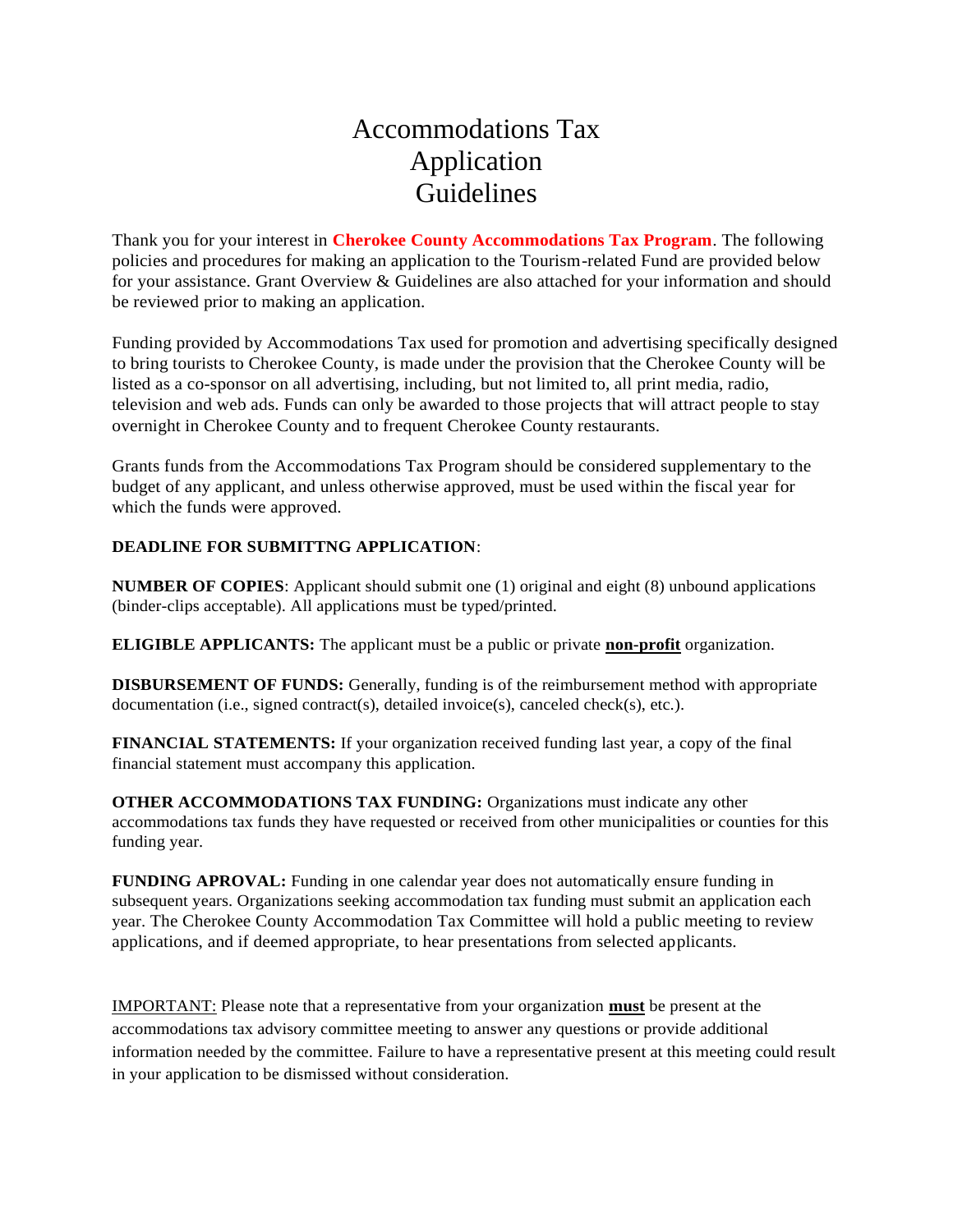# CHEROKEE COUNTY

## ACCOMMODATIONS TAX FUNDS

- 1. Application for Accommodations Tax Funds
- 2. Copy of latest financial statement\*
- 3. Proof of non-profit status

\*If your organization does not have a financial statement, please provide copies of the last Accommodations Tax Expenditures (include copies of cancelled checks and receipts)

IMPORTANT: Please note that a representative from your organization must be present at the accommodations tax advisory committee meeting to answer any questions or provide additional information needed by the committee. Failure to have a representative present at this meeting could result in your application to be dismissed without consideration.

ALL APPLICATIONS MUST BE SUBMITTED TO:

**CHEROKEE COUNTY ADMINISTRATION ATTN: ABI REID 110 RAILROAD AVE GAFFNEY, SC 29340**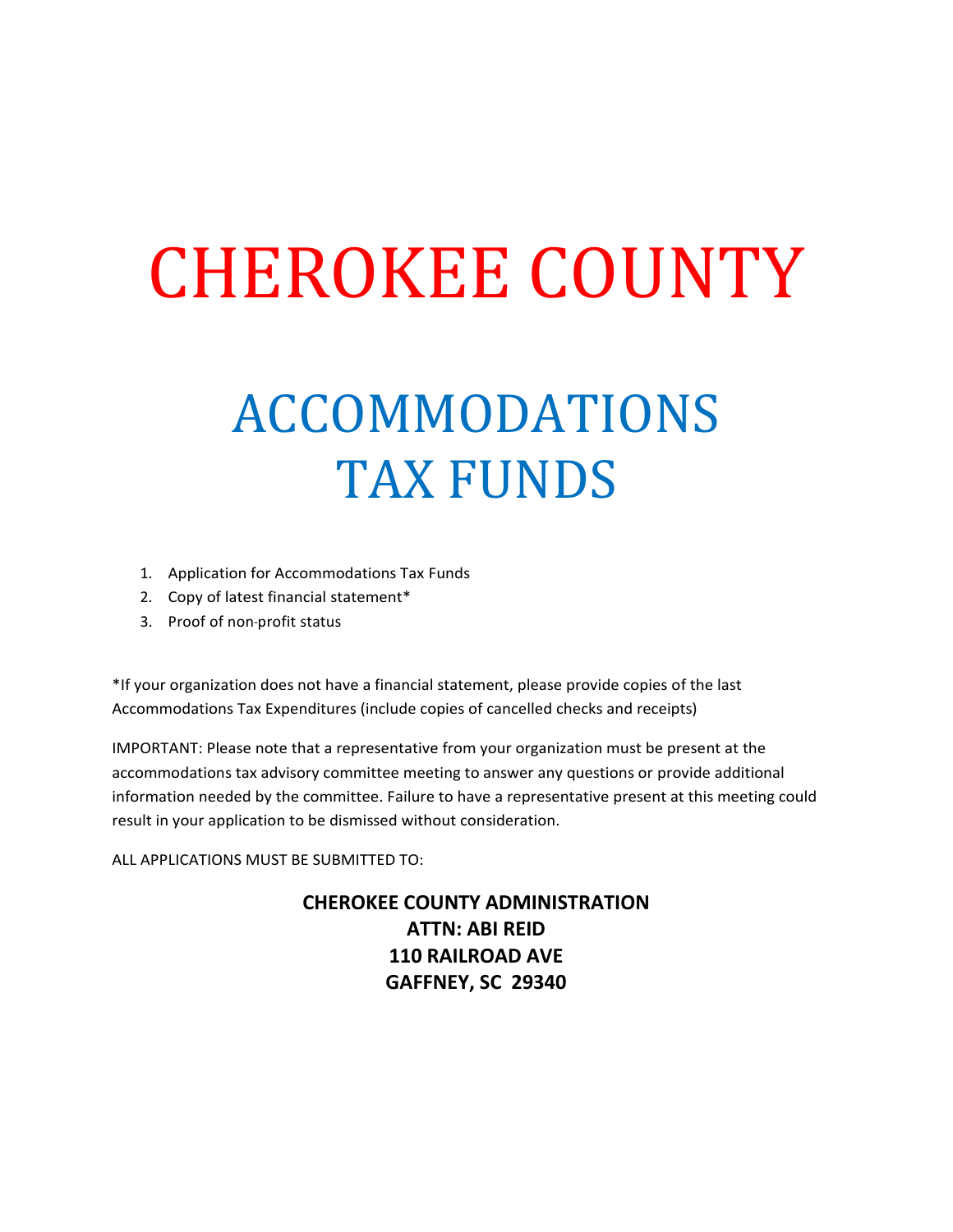|                                 | <b>Advisory Committee Use Only</b> |  |
|---------------------------------|------------------------------------|--|
| <b>Accommodations Tax Funds</b> | Date Received:                     |  |
| <b>Project Application</b>      | <b>Funding Requested:</b>          |  |
|                                 | () Applications Complete           |  |
|                                 | () Need More Information           |  |

### **APPLICATION**

#### CHEROKEE COUNTY

#### ACCOMMODATIONS TAX FUNDS

AMOUNT REQUESTED: \$

#### I. Applicant Information

| Project Name:<br>Organization/Agency:                          |  |
|----------------------------------------------------------------|--|
| Non-Profit Status:<br>Organization's Representative:<br>Title: |  |
| Address:                                                       |  |
| Phone Number:                                                  |  |
| Fax:                                                           |  |
| Fmail:                                                         |  |

II. Project Description: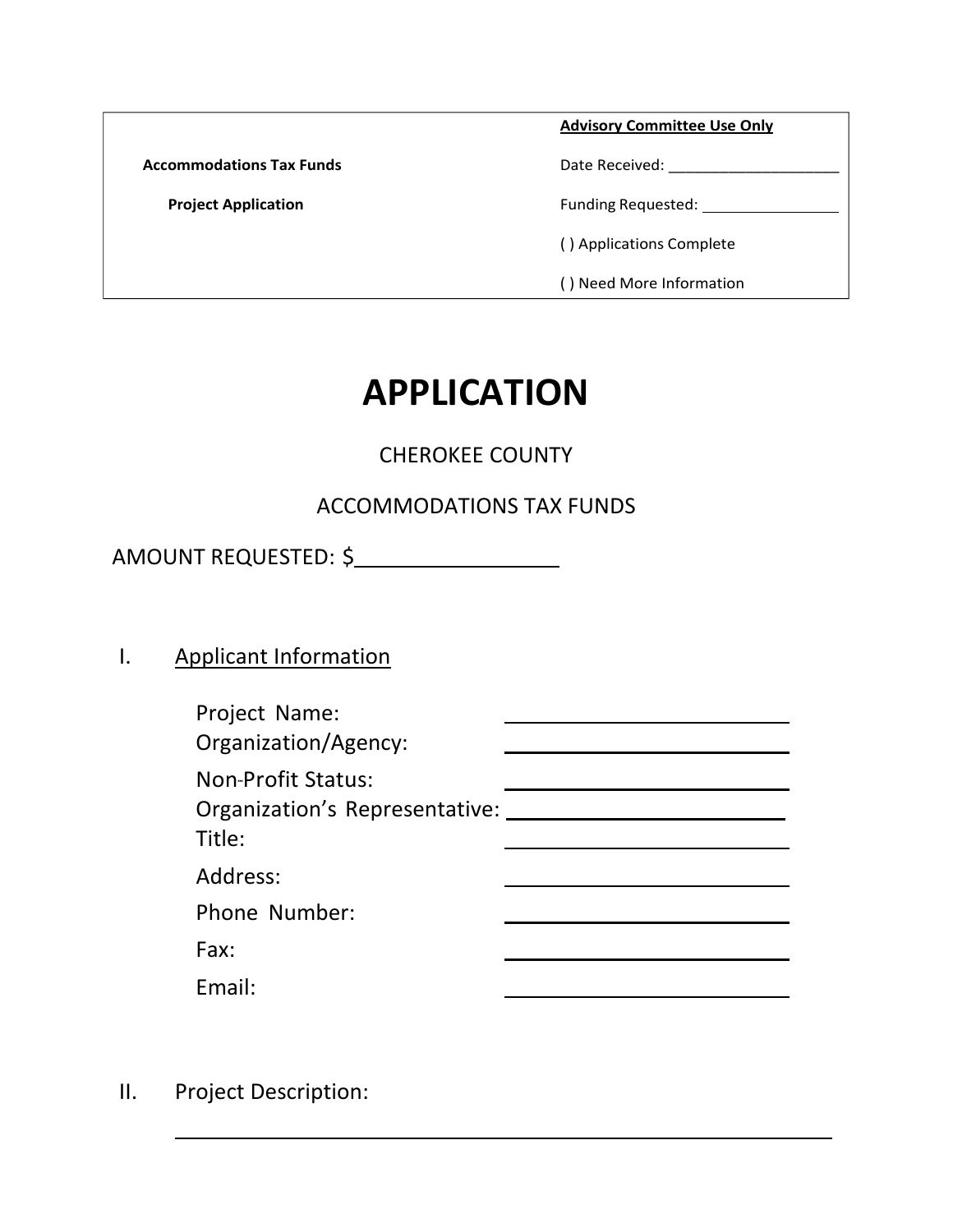|                          |                      | Project Category: Tourism/Promotion* () Arts/Cultural () |  |
|--------------------------|----------------------|----------------------------------------------------------|--|
| <b>Project Duration:</b> | From: <b>Example</b> | To:                                                      |  |
| One Time Project ( )     |                      | Ongoing Project ()                                       |  |
| New Project ()           |                      | Existing Project ()                                      |  |

**\*Tourism is generally defined as attracting tourist who travel 50 miles to attend an event or project**

III. Project Goals and Objectives:

Describe project goals and objectives (attach additional sheets if necessary)

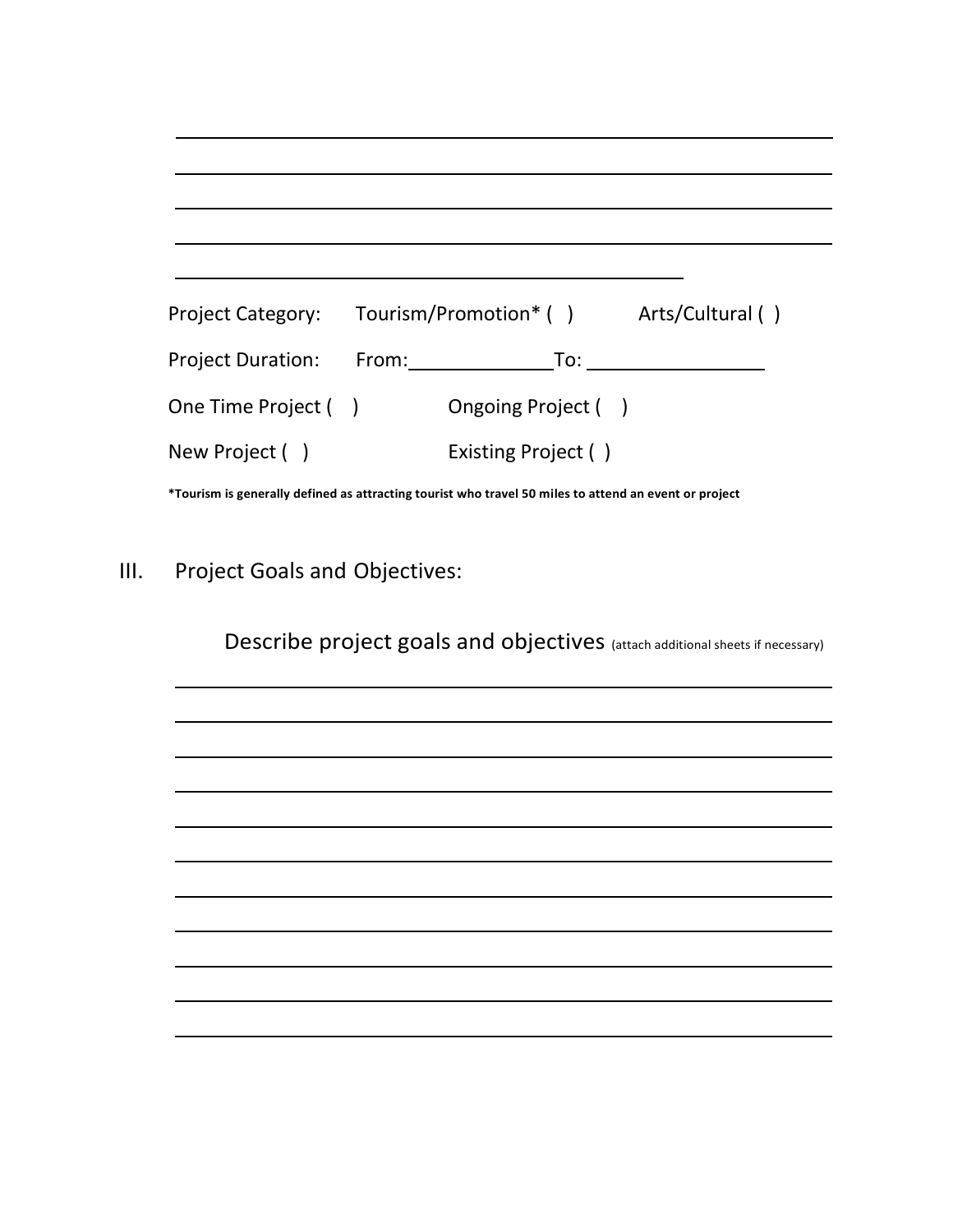#### IV. Project Justification

Answer the following questions thoroughly and in specific and measurable terms, i.e.: performance outcomes, number of participants, revenues generated, etc.

- 1) How will this program meet the objective?
- 2) How will this program encourage tourism, enhance our citizens' quality of life, or attract new visitors to Cherokee County?
- 3) How many people do you anticipate attending to your event/project?
- 4) How many of those in attendance will travel at least 50 miles to attend your event/project?
- 5) How will achievement of project objectives be measured?
- 6) How will this funding be coordinated with private funding for maximum project success?
- 7) If applicable, demonstrate how previous funding has successfully met program objectives.
- 8) If this program requires funding beyond the current year, explain how the organization or agency plans to fund the program in the future year.

If your organization has received Accommodations Tax from Cherokee County within the past three (3) years, please indicate the following:

| <b>Year Received:</b> | <b>Amount Received:</b> | <b>Use of Funds:</b> |
|-----------------------|-------------------------|----------------------|
|                       |                         |                      |
|                       |                         |                      |
|                       |                         |                      |